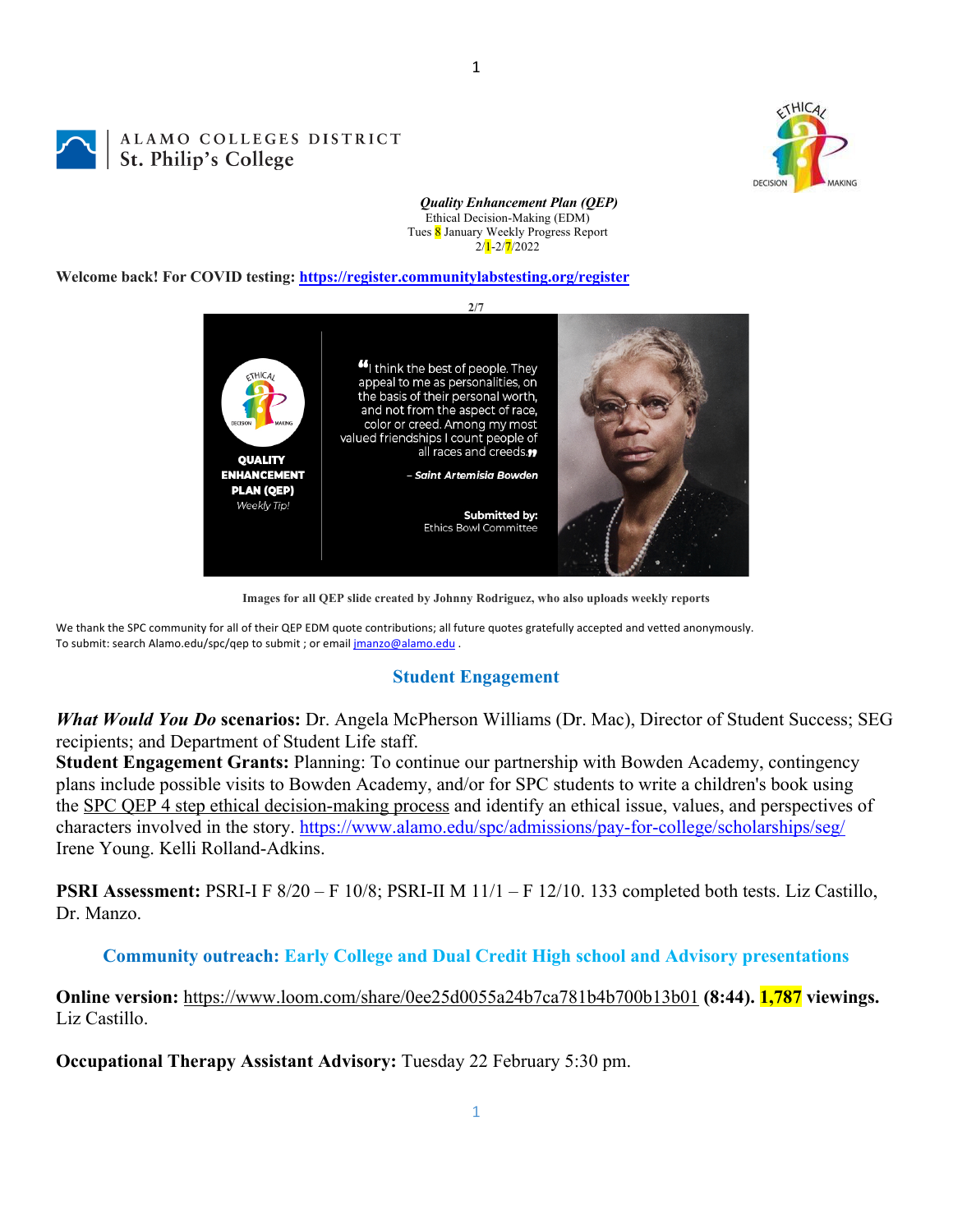# **Additional updates**

# **QEP/Personal Responsibility iSLO Artifact assessment**

Calibration training/review for faculty assessors: Thursday,  $3$  February  $1:30 - 4$  pm. Assessment Day: Friday, 4 February 8:30 – 5 pm, 39 faculty assessors participated, along with department chairs and A&S dean. 39 assessors; 808 artifacts; 407 assessments. Shanna Bradford.

## **Assessments of Faculty Training and Community Outreach**

**Faculty training events survey:** https://survey.alamo.edu/Survey.aspx?s=439c10d5fbe14e7cafe541f73aba507b **Advisory Board survey:** https://survey.alamo.edu/Survey.aspx?s=6da0af8135f9419f86714b40432e72e0

#### **Upcoming Tasks, Events, and Initiatives**

#### **Community Awareness**

**Occupational Therapy Assistant Advisory:** Tuesday 22 February 5:30 pm.

#### **Faculty-Student Best Practices**

**Academic Success Division:** Thursday 24 February, 9 am. **Applied Science & Technology MLK Campus Division:** Friday 18 February, 9 am. **Applied Science & Technology SW Campus Division:** tbd **Arts & Sciences Division:** Friday 18 February, 10 am. **College Services Division:** tbd **Health Sciences Division:** tbd **Presidents Division:** tbd **Student Success Division:** Friday 25 March.

#### **Upcoming 2022 Spring quotes: Diversity, equity, inclusion**

27 January designated by the United Nations General Assembly as International Holocaust Remembrance Day, which is the anniversary of the liberation of Auschwitz-Birkenau https://www.ushmm.org/remember/international-holocaust-remembrance-day February: https://www.africanamericanhistorymonth.gov/ March: https://womenshistorymonth.gov/

April: Financial Literacy Month https://www.mymoney.gov/Pages/default.aspx; https://www.mow.uscourts.gov/sites/mow/files/Natl\_Financial\_Literacy\_MO.pdf 4/28/22 In Hebrew, Holocaust Remembrance Day is called Yom Hashoah, and corresponds to the 27<sup>th</sup> day of Nisan, which is the anniversary of the Warsaw Ghetto Uprising. https://www.ushmm.org/remember/days-of-remembrance/resources/calendar